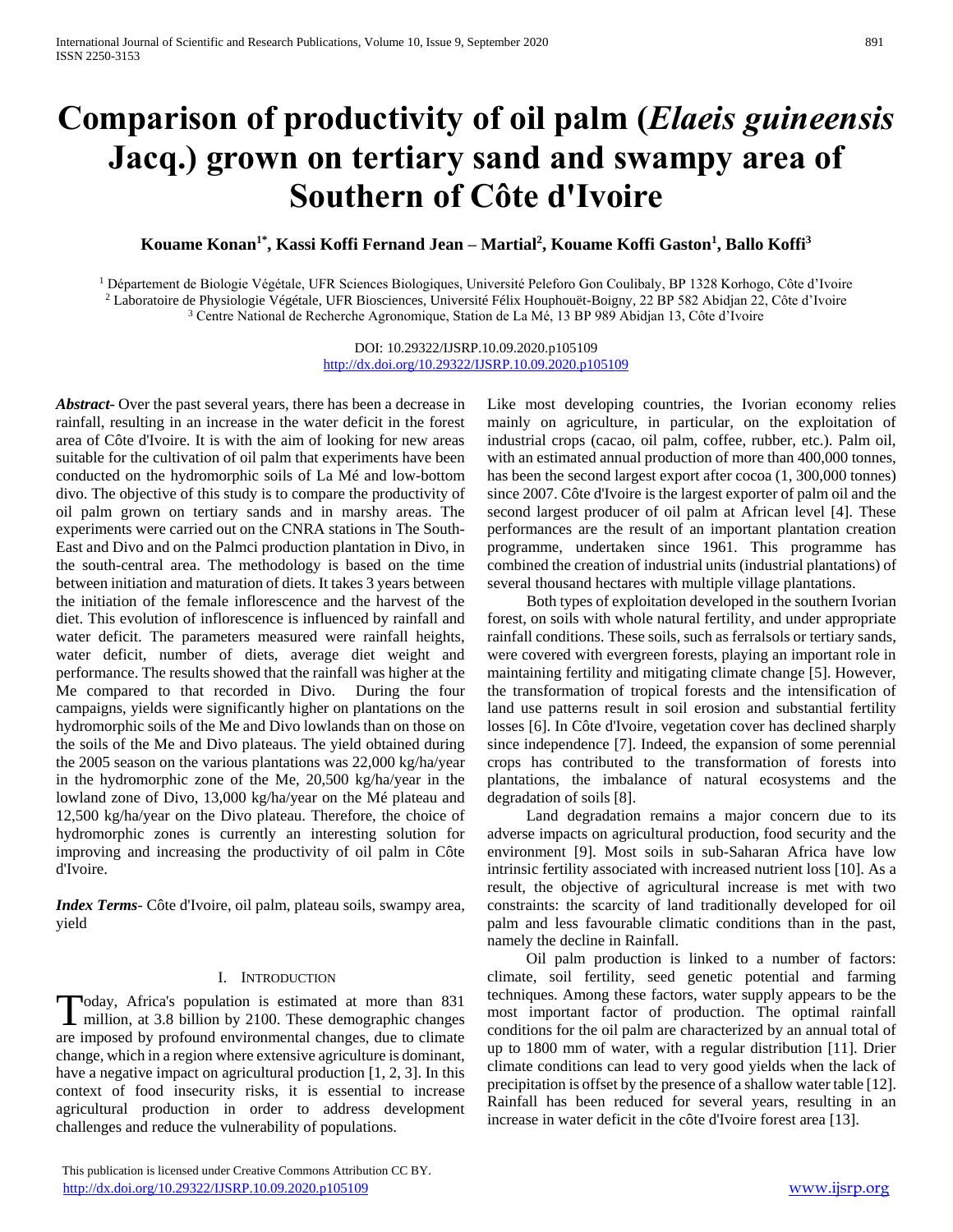It was therefore important for the development of the oil palm to find new areas suitable for the cultivation of this oilseed, independent of the tertiary sands whose water tables are deep. Hydromorphic zones and shallows meet these criteria. In these areas, water is the main determinant of the environment and plant life. The water table is outcropping or close to the surface of the ground, or often the earth is covered by water. Hydromorphic zones and shallows are among the most productive environments in the world. They are the cradle of biological diversity and provide the water and primary productivity on which countless plant species depend for their survival. The full application of the development technique of these areas results in a gain of about 33% compared to the average productivity recorded on the tertiary sands [14]. The oil palm is, in particular, suitable for their development, because its fasciculated root system does not require a significant lowering of the tablecloth.

 It is with a view to the search for new areas suitable for the cultivation of oil palm that experiments have been set up on the hydromorphic soils of La Mé and the low-bottom of Divo in Côte d'Ivoire. The objective of this study is to compare the productivity of oil palm grown on tertiary sands and in marshy areas.

#### II. MATERIAL AND METHODS

#### **2.1 - Study area**

The studies were conducted in the field in two different localities, namely La Mé in the Southeast and Divo in South-central of Côte d'Ivoire.

The experiments were carried out on four plots in the two localities. The tests were set up on a single type of plantation. These are industrial plantations, owned by Palmci, an Ivorian oil palm agro-industry and the National Centre for Agricultural Research (CNRA). The four test plots were:

- Palmci plantation in Divo (South-central of Côte d'Ivoire), installed on plateau soils, such as ferralsols;

- CNRA plantation in Divo (South-central of Côte d'Ivoire), installed on low-lying soils;

- CNRA plantation in La Mé (South-east of Côte d'Ivoire), installed on hydromorphic soils;

- CNRA plantation in La Mé (South-east of Côte d'Ivoire), installed on the tertiary sands, ferralsols type.

The climate of the South-east and South-central of Côte d'Ivoire is subtropically humid with marked seasons. The soils, derived from the tertiary sands, are ferralsols and hydromorphs, gravel and very little rich in organic matter, heavily desaturated, deep, sandy on the surface and without coarse elements. Kaolinite clay has a low ability to exchange cationicly. These pedoclimatic conditions are favourable for the cultivation of oil palm.

#### **2.2 - Plant material**

 The plant material is composed of oil palm hybrids obtained by cross-country between *Dura* (female) and *Pisifera* (male). The *Dura* type is characterized by fruits with a thin pulp and a thick shell. The *Pisifera* type is characterized by a high abortion rate of the fruit and a very thin or completely absent shell. The *Tenera* hybrid, called C1001F, from the "La Mé x Deli" cross-market, was used. This plant material, characterized by high yield and resistance to *Fusariosis*, is derived from the second cycle of reciprocal recurrent selection. This new plant material is currently

 This publication is licensed under Creative Commons Attribution CC BY. <http://dx.doi.org/10.29322/IJSRP.10.09.2020.p105109> [www.ijsrp.org](http://ijsrp.org/)

popularized in all Ivorian oil palm growing areas. For our study, only palm groves of 5, 6, 7, 8 and 9 years were selected.

 In the oil palm, after the natural opening of the spathe of the female inflorescence, then the flowers occur which will be fertilized, no more than three days later, by the pollen grains of the neighbouring trees. The female inflorescence then turns into a diet, which will reach maturity 5.5 to 6 months after knotting. However, from the floral initiation to the maturity of the diet, it takes 30 to 33 months.

#### **2.3 - Sample selection**

 When planting, a sample of about 5% of the trees is generally considered sufficient. To account for edaphic variations encountered on a culture unit, this sample must be distributed throughout the plot. As a result, one line out of 20 was systematically selected from which all trees were observed (for large areas). In total, these trees or lines were selected, and spread over the entire test plot. The same trees or lines have always been kept in order to be able to possibly adjust the results obtained, after several rounds of harvests, compared to the actual results obtained. The lines were marked with an identical marker on all study plantations, by metal tags bearing the line and tree numbers. This practice makes it possible to better organize diet weighings and to carry out systematic checks.

## **2.4 - Determining the rainfall and water deficit of the two localities**

 Rainfall data were recorded over 11 years, from rainfall, in the study locations to track its influence on oil palm production. Rain heights and total rainy day numbers were collected in the two localities studied (Divo and La Mé). These rainfall data were used to calculate annual water deficits (DH) from 1995 to 2005, using the simplified water balance method [15] which does not take into account runoff [16], due to the presence of cover plants.

 The water balance (BH) is expressed from a very simplified formula, established in the climatic conditions of West Africa by the OHRI [17], which allows the calculation of the water deficit (DH) by taking stock of the rains, to which the the soil water supply (estimated maximum reserve of 200 mm) is added.

## **BH - P - R - E**, where

BH: Water balance (mm);

**2.5 - Yield determination**

P: Rainfall (mm);

R: Initial soil water reserve from one period to the next (limited to a maximum of 200 mm, due to the sandy texture of the soil) [17]; E: Simplified evaluation of adult oil palm evapotranspiration, which takes the value of 120 mm per month when the number of rainy days is greater than 10, and 150 mm per month, if this number is less than 10 [17].

The water balance was based on the difference between inputs (precipitation and initial soil reserve) and water loss (actual evapotranspiration) in the soil. When the water balance is negative, there is a water deficit (DH). The water deficit (DH) is expressed in the following formula:

#### **DH = - BH**

 On palmci's agro-industrial complexes and CNRA research stations (Divo and La Mé), the various productions were recorded for palm groves aged 5, 6, 7, 8 and 9 years. Four agricultural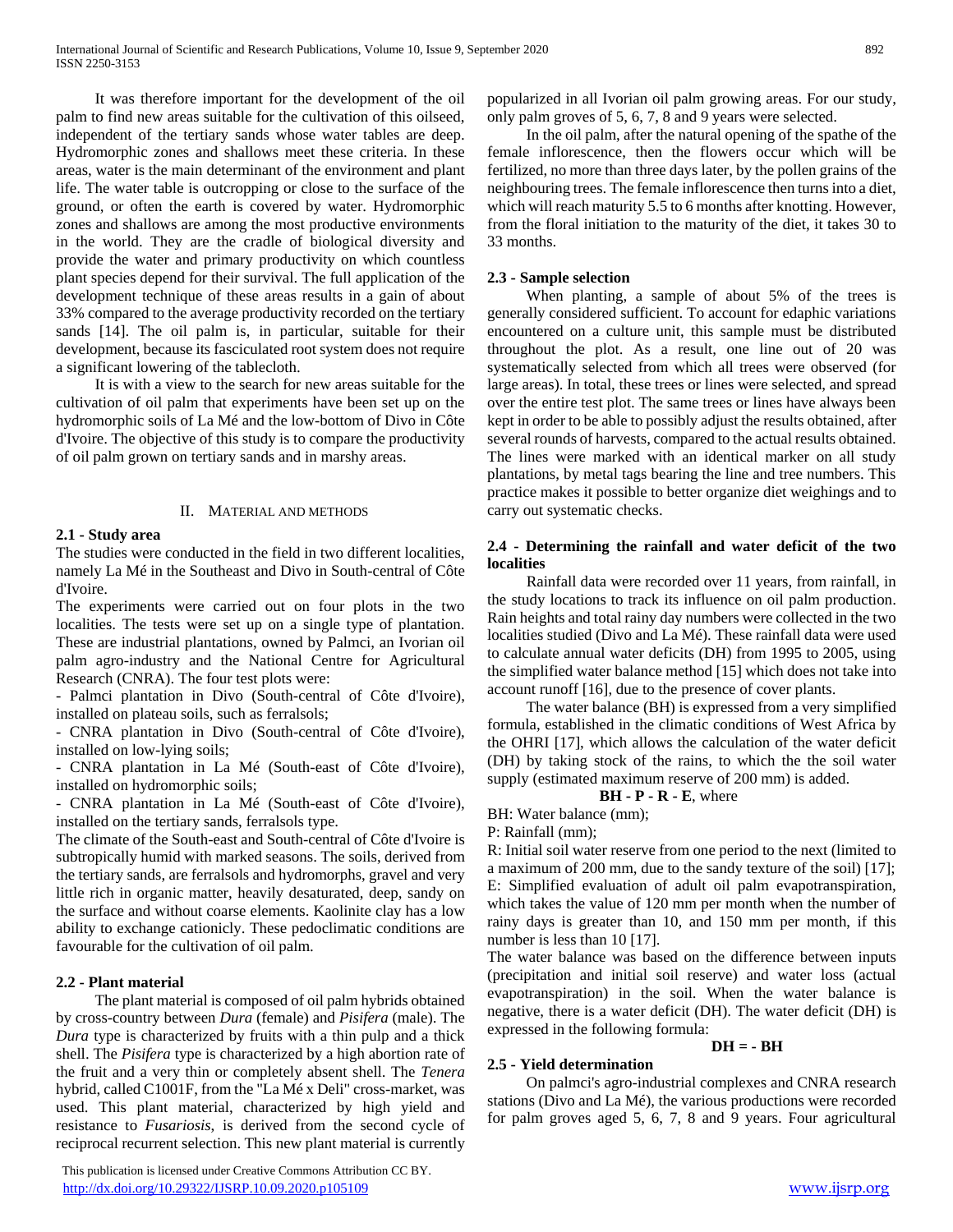campaigns collected production data, namely 2002, 2003, 2004 and 2005.

 Yield components were determined from individual harvests. For this operation carried out every fortnight, a team including a harvester, a weigher and a pointing clerk visits each tree identified in the plot to collect the production data, according to each harvesting system, linked to the age of the palm grove. These include the bunches number per tree (NR/tree) and the binches weight per tree (PR/tree), from which the average weight of diets per tree (PMR/tree) and bunches tonnage or yields (TR/ha/year) were calculated. The binches number per tree is determined by counting all bunches harvested on each useful tree. The bunches weight is determined by weighing, using a scale of all bunches harvested per tree.

 The data collected is used to calculate performance using the following formula:

#### **TR/ha/year = DP\*NR/tree/year\*PMR/tree/year**, Where

DP is the actual planting density of which the standard is 143 trees/ha; NR/tree/year is the binches number per tree per year and, PMR/tree/year the average weight per tree per year.

## **2.6 - Data processing and analysis**

 The data, collected and recorded using the Excel spreadsheet, was subjected to variance analysis using XLSTAT version 7.5 software. The level of significance of the differences between the averages was estimated using Duncan's test, at the threshold of 5%.

#### III. RESULTS

#### **3.1 - Evolution of rainfall and water deficit in study locations**

 Rainfall data from all three communities show high interannual variability (Figure 1). Variations in rainfall at the La Mé and Divo stations are characterized by alternating wet years (high rainfall), moderately wet (near average) and dry (low rainfall). Over the 11 years of data, rainfall as a whole indicated a more decreasing trend in Divo than in La Mé. In general, these results have highlighted a downward trend in rainfall in the Southeast and South-central of Côte d'Ivoire.

 Annual rainfall in La Mé fluctuated from 1300 to 2000 mm of water the observation period, with an average of 1700 mm per year. It is a moderately watered area. The South-central is less so, with annual heights exceeding 1200 mm of water, either in Palmci, than at the CNRA in Divo. The rainfall of the forest area decreases as we move inland. In the locality of La Mé, the driest years were 2003 and 2004, with rainfall of about 1300 mm, while 2010 and 2011 were the wettest, with heights well exceeding 1900 mm of water per year.

 The annual rainfall at CNRA-Divo varied during this period, from 991 to 1466 mm of water. The annual average recorded in this region was about 1240 mm of water per year. This community was poorly watered. The years 1995, 1999 and 2004 were the wettest, with average heights of more than 1400 mm of water per year. As for the Palmci de Divo site, the annual rainfall has fluctuated between 1008 and 1552 mm of water per year, with an annual average of 1250 mm of water. 1995 and 2005 were the wettest, with heights of 1552 and 1414 mm of water respectively. Divo region was markedly lower in average annual rainfall than La Mé. In general, rainfall in the South-east of the country remained largely very high than the South-central.

 The evolution of the water deficit (DH) further explains the deterioration of the climate in the study regions. Over the 11 years, it is more than 200 mm of water each year. The annual water deficit (Figure 2) was higher in the South Central (Divo), with an average value of more than 400 mm of water than in the South-East (The Me), with an average value of 300 mm.

 The DH obtained in La Mé varied from 230 to 453 mm of water. As for the Palmci and CNRA stations in Divo, the annual DH fluctuated from 201 to 701 mm and 237 to 668 mm of water, respectively. The information recorded in Divo and La Mé since 1995 shows that, overall, rainfall has been down, while dh has been up slightly.

 From the point of view of rainfall and water deficit, the years 1995, 1999 and 2005 appear as the best respectively in Palmci in Divo, CNRA - Divo and La Mé. Values are 1552 mm versus 327 mm, 1523 mm versus 237 mm at CNRA - Divo and 1836 mm of water compared to 296 mm of water deficit for La Mé. The years of lowest rainfall are 1998 with 1245 mm in La Mé, 2002 mm at the CNRA in Divo and 2003 with 1008 mm of water in Palmci.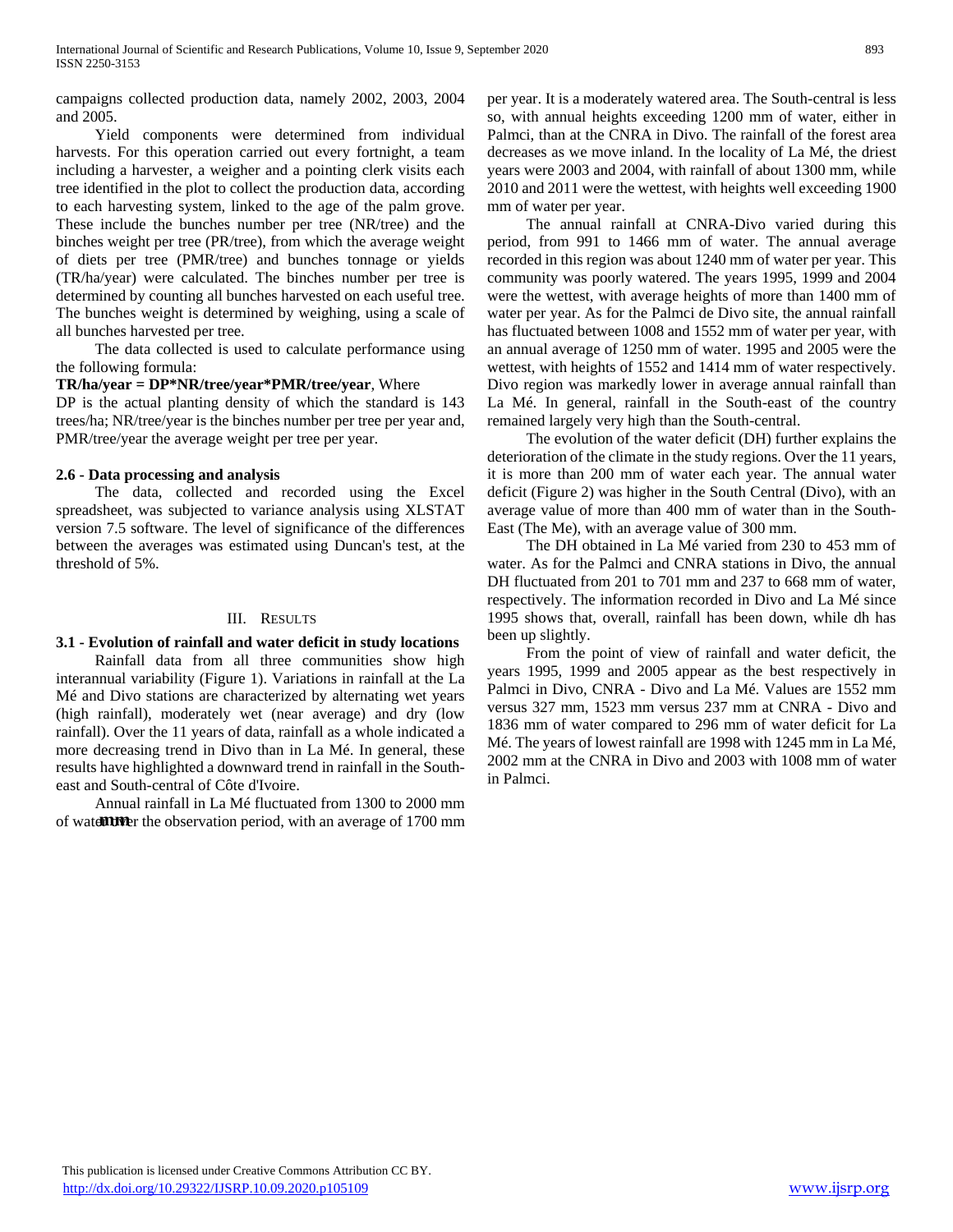

**Figure 1. Evolution in annual rainfall on the three weather stations from 1995 to 2005**

| Table 1 Annual rainfall and water deficit data on the three weather stations from 1995 to 2005 |
|------------------------------------------------------------------------------------------------|
|------------------------------------------------------------------------------------------------|

| Years<br><b>Sites</b> |      | 1995 | 1996 | 1997 | 1998 | 1999 | 2000 | 2001 | 2002 | 2003 | 2004 | 2005 |
|-----------------------|------|------|------|------|------|------|------|------|------|------|------|------|
| <b>CNRA</b><br>Divo   | Rain | 1441 | 1092 | 1164 | 991  | 1523 | 1193 | 1327 | 996  | 1186 | 1466 | 1052 |
|                       | DH   | 334  | 587  | 563  | 668  | 237  | 459  | 396  | 606  | 444  | 401  | 612  |
| <b>CNRA</b><br>La Mé  | Rain | 1453 | 1570 | 1709 | 1245 | 1725 | 1623 | 1702 | 1730 | 1286 | 1275 | 1836 |
|                       | DH   | 246  | 319  | 426  | 459  | 230  | 447  | 313  | 231  | 291  | 310  | 296  |
| <b>PALMCI</b><br>Divo | Rain | 1552 | 1377 | 1263 | 1190 | 1312 | 1133 | 1253 | 1193 | 1008 | 1231 | 1414 |
|                       | DH   | 327  | 444  | 564  | 538  | 303  | 554  | 391  | 532  | 701  | 586  | 202  |

#### **3.2 - Evolution of yield in bunches on study plantations**

 The harvests were made 60 months (5 years) after planting, as under standard elaeiculture conditions so as to legitimize comparisons of oil palm production, of the same age and located in different environments. Production data were assessed through the number of bunches and the weight of bunches that calculate the average weight of bunch and yield per hectare.

#### **3.2.1 - Number of bunches**

 The number of bunches (NR/tree/year) over the four campaigns was determined on the four plantations studied (Table 2). Analysis of variance reveals that there are differences between averages obtained on the four study plantations over the four campaigns.

 During the 2002, 2003, 2004 and 2005 campaigns, the classification, according to Newman-Keuls test, resulted in two distincts groups. The first group, with the highest averages, over the four campaigns, is represented by the averages obtained on the CNRA plantations of La Mé and Divo, installed respectively on hydromorphic and low-lying soils. The highest averages were recorded during the 2005 campaign, with values of 3400 bunches/ha/year on the hydromorphic soils of the Me and 3050 bunches/ha/year on the low-lying soils of Divo.

 As for the second group, it consists of the averages obtained on the plantations of the CNRA of Mé, installed on tertiary sand and Palmci de Divo, set up on plateau soil, during the four campaigns. These averages ranged from 1150 (2002) to 1800 buncges/ha/year (2008) on the tertiary sands of the Me and from 950 (2002) to 1,750 bunches/ha/year (2005) on Divo plateau soils. In general, the number of diets harvested on all plantations has changed steadily from the 2002 to 2005 campaign.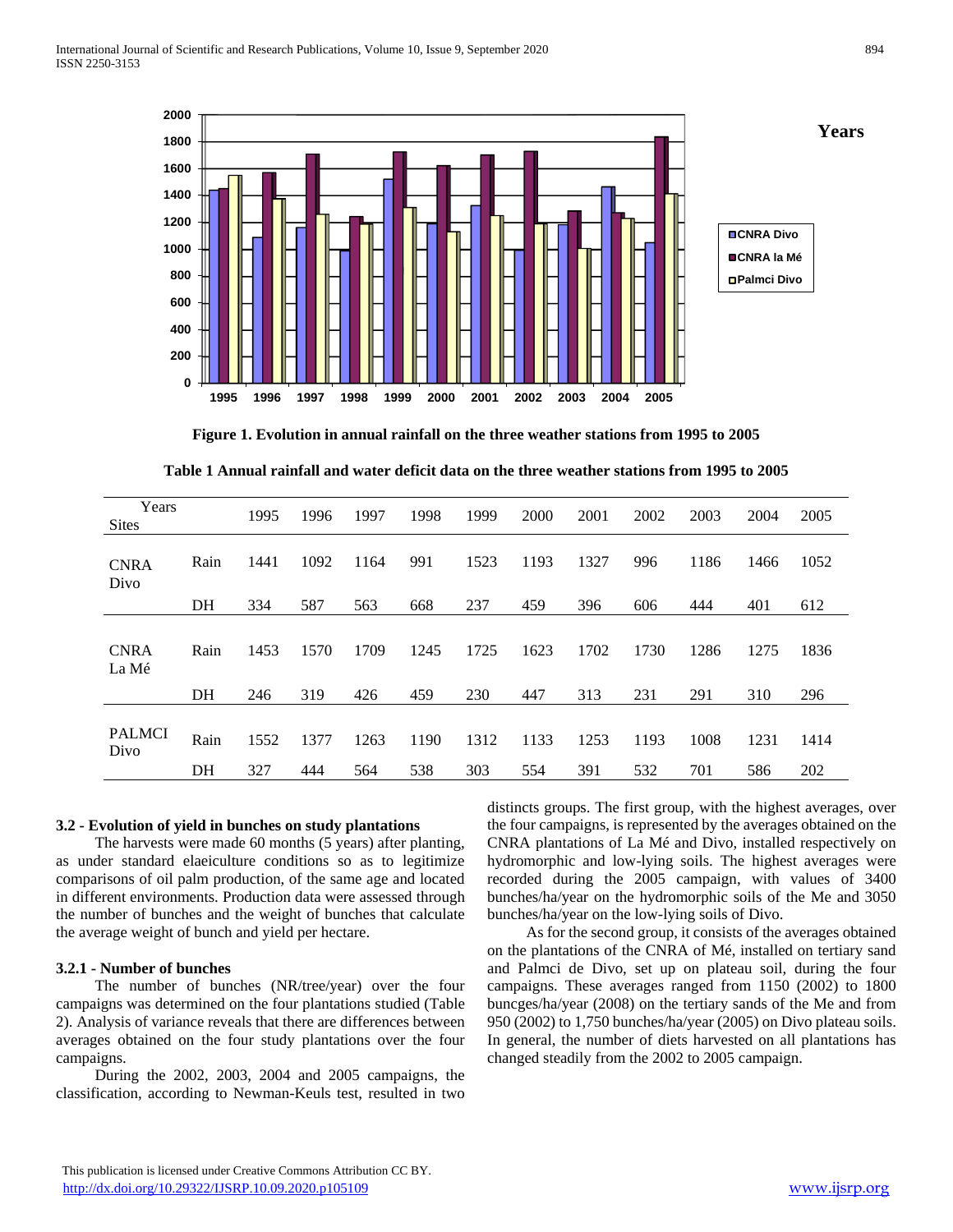| <b>Types of plantations</b>                     | Number of bunches/ha/an |                   |        |                   |  |  |  |
|-------------------------------------------------|-------------------------|-------------------|--------|-------------------|--|--|--|
|                                                 | 2002                    | 2003              | 2004   | 2005              |  |  |  |
| <b>CNRA Lamé (Tertiary</b><br>sand)             | 1150b                   | 1450 h            | 1650 b | 1800 <sub>b</sub> |  |  |  |
| <b>CNRA</b><br>Lamé<br>(hydromorphic soil)      | 2000a                   | 2350a             | 3150 a | 3400 a            |  |  |  |
| <b>CNRA Divo (Low lying</b><br>soil)            | 1750a                   | $2250$ ab         | 2400a  | 3050a             |  |  |  |
| <b>PALMCI</b><br><b>Divo</b><br>(Tertiary soil) | 950 <sub>b</sub>        | 1350 <sub>b</sub> | 1600 b | 1750 b            |  |  |  |

## **Table 2:** Summary of the total number of bunches produced on all study plots

The averages followed by the same letter are not significantly different at the 5% threshold.

## **3.2.2 - Average weight of bunches**

 The average weight of bunches on the four plantations was determined by the number of bunches and the weight of bunches over the four campaigns (Table 2). The variance analysis does not reveal any difference between the averages recorded on all plantations during the 2002 campaign. The average weight of bunch ranged from 5.1 (Divo plateau soils) to 7 kg (hyfromorphic soils of La Mé).

 For the other three campaigns, 2003, 2004 and 2005, there were differences between the averages recorded on all the plantations studied. The classification according to the Newman-Keuls test resulted in two homogeneous groups during these three

campaigns. The first group, with the highest values, consists of the averages obtained on hydromorphic soils of La Mé and low lying soil of Divo, and, during the three campaigns. These averages ranged from 8 (2003) to 12.8 kg (2005) and low-lying soils from 7.7 (2003) to 11.4 kg (2005).

 On plantations on Divo plateau soils and tertiary sands of La Mé, the recorded averages constituted the second homogeneous group. In the three campaigns, averages were lowest, with values ranging from 6.8 (2003) to 10 kg (2005) on the tertiary sands of La Mé and from 5.5 (2003) to 9.2 kg (2005) on the Divo plateau soils.

**Table 3:** Summary of average weight of bunch produced on all study plots

| <b>Types of plantations</b>                | Average weight of bunch (kg) |       |       |        |  |  |  |
|--------------------------------------------|------------------------------|-------|-------|--------|--|--|--|
|                                            | 2002                         | 2003  | 2004  | 2005   |  |  |  |
| <b>CNRA Lamé (Tertiary</b><br>sand)        | 5,9 a                        | 6,8 b | 8 b   | 10,0 b |  |  |  |
| <b>CNRA</b><br>Lamé<br>(hydromorphic soil) | 7a                           | 8 a   | 9,8 a | 12,8a  |  |  |  |
| <b>CNRA Divo (Low-lying</b><br>soil)       | 6,7 a                        | 7,7a  | 9,7 a | 11,4a  |  |  |  |
| <b>PALMCI Divo (Plateau</b><br>soils)      | 5,1a                         | 5,5 b | 7,1 b | 9,2 b  |  |  |  |

The averages followed by the same letter are not significantly different at the 5% threshold.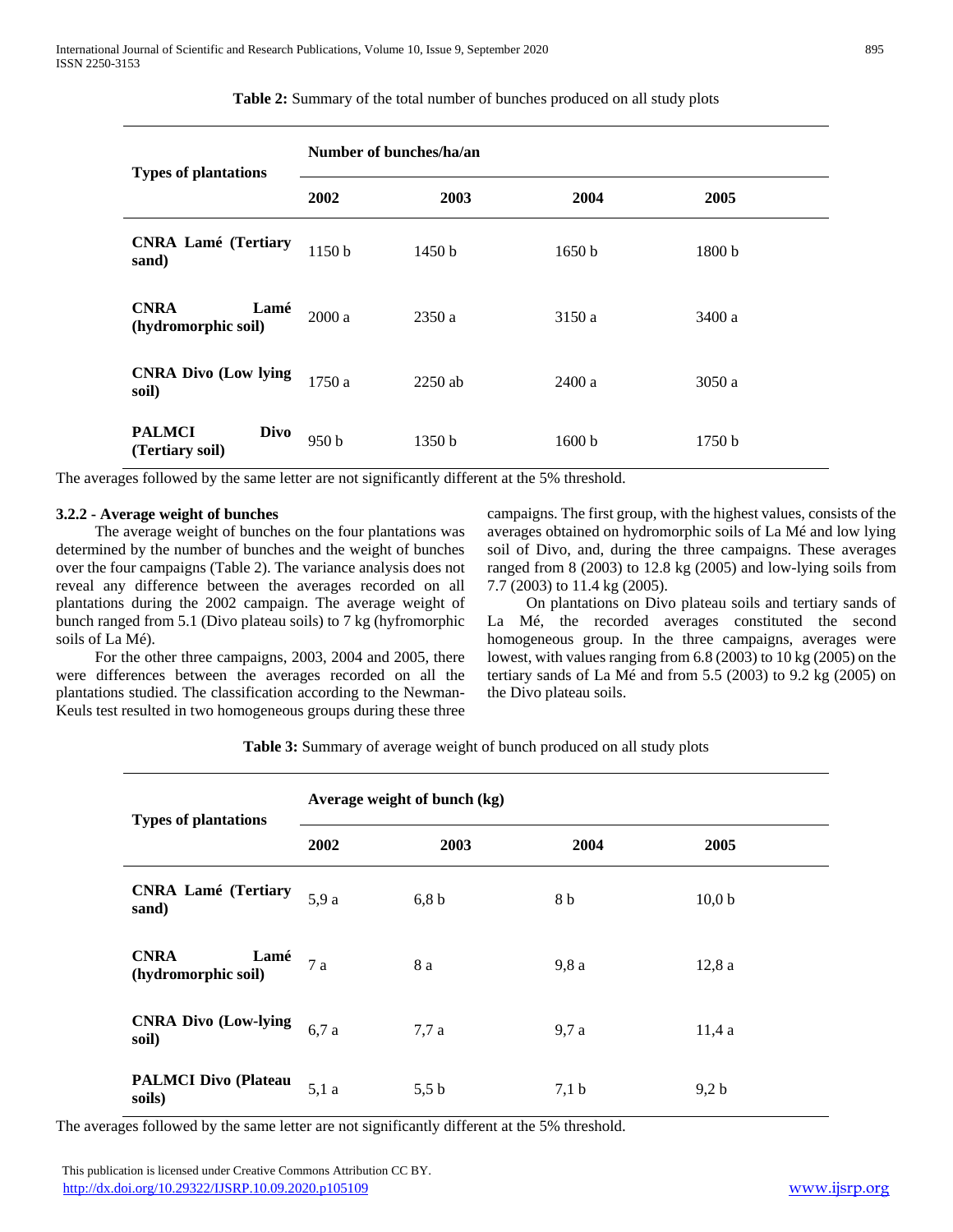## **3.2.3 - Total of bunches weight or yield**

 Yields per hectare expressed in kg of bunches per hectare (kg/ha), obtained over the four years of observation, show the high productivity of the swampy areas of Divo and La Mé compared to the tertiary sands on Divo and La Mé plateau.

 The variance analysis applied to cumulative production of the three campaigns (2003, 2004, 2005) shows a significant difference between the averages recorded on the four plots studied (Table 4). The classification according to the Newman-Keuls test resulted in two distincts groups. The first group consists of averages recorded on the plantations of the marshy areas of La Mé and Divo, which produced the highest yields. These averages have varied, on the planting of hydromorphic soil of La Mé, from 14,500 (2003) to 22,000 kg/ha/year (2005) and on low-lying soils of Divo, from 13,000 (2003) to 20,500 kg/ha/year (2005).

 Yields on plantations, installed on the tertiary sands of La Mé and on the Divo plateau soils, constitute the second homogeneous group. During the 2003, 2004 and 2005 campaigns, yields on the Divo tertiary sands plant were 11,500, 12,500 and 13,000 kg/ha/year, respectively. As for planting on Divo plateau soils, yields ranged from 10,500 kg/ha/year (2003) to 12,500 kg/ha/year (2005). These yields on all plantations change positively with the age of the plots.

 During the 2002 campaign, the variance analysis did not reveal any difference between the averages obtained on the four study plots. These averages ranged from 10,000 (Palmci plantation to Divo) to 13,500 kg/ha/year (La Mé hydromorphic zone).

**Table 4:** Summary of total bunches weight produced on all study plots

| <b>Types of plantations</b>                | Total bunches weight (kg/ha/an) |                    |         |         |  |  |  |
|--------------------------------------------|---------------------------------|--------------------|---------|---------|--|--|--|
|                                            | 2002                            | 2003               | 2004    | 2005    |  |  |  |
| <b>CNRA Lamé (Tertiary</b><br>sand)        | 11000a                          | 11500 <sub>b</sub> | 12500 b | 13000 b |  |  |  |
| <b>CNRA</b><br>Lamé<br>(hydromorphic soil) | 13500a                          | 14500a             | 20500 a | 22000 a |  |  |  |
| <b>CNRA Divo (Low-lying</b><br>soil)       | 12500a                          | 13000a             | 19500 a | 20500a  |  |  |  |
| <b>PALMCI Divo (Plateau</b><br>soil)       | 10000 a                         | 10500 b            | 11500 b | 12500 b |  |  |  |

The averages followed by the same letter are not significantly different at the 5% threshold.

#### IV. DISCUSSION

 In recent years, rainfall has been low, resulting in an increase in the water deficit (DH) in South-east and South-central of Côte d'Ivoire. This finding, confirmed by this study, has already been mentioned by authors such as [18] Buisson and [13] Yao. The decrease in rainfall and the rise of DH are due to the combined action of man and nature [13]. Overuse of forests in the wetland, combined with natural phenomena, has contributed to a significant reduction in rainfall. Seasonal bushfires, anarchic deforestation without sufficient reforestation and extensive slash-and-burn agriculture, to which southern of Côte d'Ivoire is subjected, contribute to worsening the decline in rainfall [19].

 Annual rainfall was significantly higher in La Mé, in the South-east, than in Divo, in the South-central region. The geographical location of La Mé region, close to the sea, and the presence of dense evergreen forests would contribute to increased annual rainfall in the south-east of the country. As for the Southcentral, vegetation, dominated by dense semi-deciduous forest and

 This publication is licensed under Creative Commons Attribution CC BY. <http://dx.doi.org/10.29322/IJSRP.10.09.2020.p105109> [www.ijsrp.org](http://ijsrp.org/)

gallery forests, is believed to be responsible for the low rainfall recorded at the two Divo stations. The water deficit (DH), resulting from La Mé, remains lower than that recorded in the locality of Divo. The number of rainy days, which were clearly high in both localities, explains the heavy rainfall in La Mé and Divo. The rains, being well distributed throughout the year, thus promote a continuous production of oil palm throughout the year in the South of Côte d'Ivoire.

 Rainfall is the main climatic factor for good oil palm productivity. The optimum annual need is 1800 mm of rain, well distributed during the year, or 150 mm per month, on average [20]. Rainfall deficit has an effect on the oil palm reproduction process [21]. Three critical periods of its production are, in particular, susceptible to a lack of water [21]. A lack of water during the period from flower initiation to sexualization, i.e. 42 to 36 months before bunches are harvested, leads to a higher rate of male inflorescences at the expense of female inflorescences. When water deficiency occurs during the period before the inflorescence leaf is emitted, 24 to 20 months before harvest, the risk of aborting this flowering draft becomes high. A lack of water during the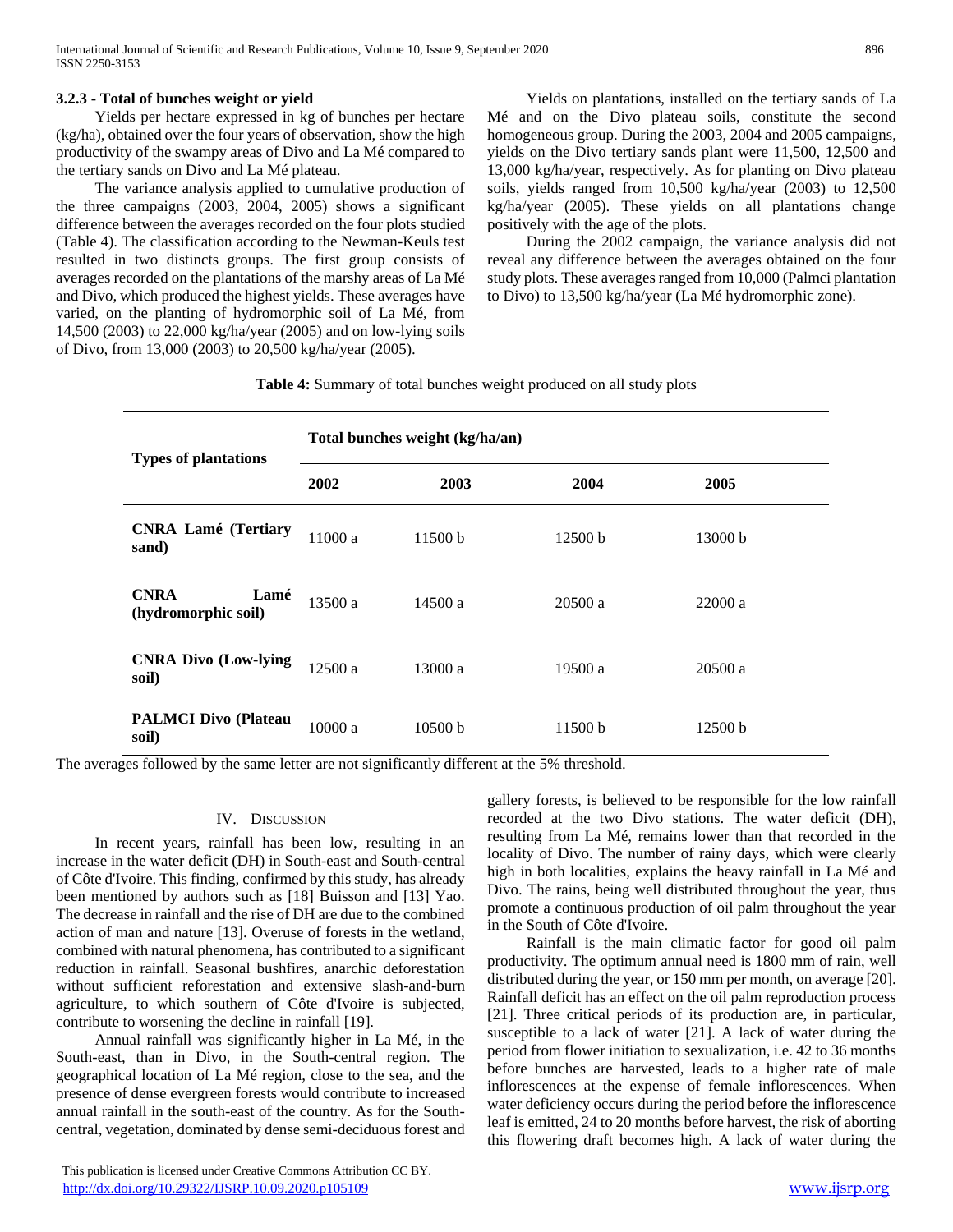increased phase of female inflorescence also increases the risk of abortion, and significantly reduces the size and weight of bunches. This period is between 15 and 6 months before the harvest of the future bunch. According to [22] Caliman, DH is a factor in yield, as a 100 mm increase in the annual deficit in deficit range of 0 to 500 mm causes a variation in yield of 2.1 tons of bunches, or 10% of potential water deficit production at zero.

 This influence of rainfall and water deficit on oil palm production would explain the very high yield and its characteristics recorded on plantations installed on the hydromorphic soils of La Mé and Divo, compared to those installed on the plateau doils of La Mé and Divo. Yield, being linked to the total number of bunches and the average weight of bunch, is dependent on rainfall and water deficit.

 Exceptional yields are due to the number of bunches and bunch weight produced per tree in hydromorphic areas with shallow water tables, and which are very favourable to the cultivation of oil palm [23]. According to [24] Djegui and Daniel, the increased availability of water from these areas is necessary for the maturation of bunches, which would reduce the coefficient of productivity variation of oil palms, and maintain stable the average weight of bunch. The availability and excess water in hydromorphic areas mitigate production declines during the year. In general, the rainfall patterns that predominate, especially in Southern of Côte d'Ivoire, involve one or two dry seasons of uneven durations during which the rains are less than the potential evapotranspiration, 100 to 150 mm of water per palm groves [25]. The soil would intervene by its water reserves to reduce or compensate for temporary deficits. These situations, where the water table at a shallow depth (2 to 3 m), would compensate for the adverse consequences of a rainfall deficit. With a view to implementing sustainable management systems, low-water soils could provide ideal conditions for the exploitation of waterintensive crops [26, 27].

 Soil water characteristics, particularly the available water area, are of paramount importance as they largely determine the agrological value of soils vis-à-vis the oil palm that is very waterdemanding [25]. Therefore, the choice of shallow water table areas (hydromorphic soil and low-lying) is currently an interesting solution for improving the productivity of oil palm. The availability of water permanently, in the shallow layers of hydromorphic and shallow soils, would explain the high productivity of oil palm groves installed on these soil types, which can reach or even exceed 25 tons of bunches per year and per hectare, compared to 18 tons, on the tertiary sands [28]. These situations would contribute to the stabilization and high production of bunches on plantations in hydromorphic areas with low water tables, which could constitute the future of oil palm cultivation in Côte d'Ivoire, as the only conversion of tropical forests to oil palm plantations results in loss of biodiversity and reduced productivity [29, 30, 31, 27].

#### V. CONCLUSION

 It can be concluded that rainfall and water deficit in Southeast and South-central of Côte d'Ivoire are discriminating factors in the long-term cultivation of oil palm. With an average of 1700 mm of water per year, the locality of La Mé appears to be more watered than that of Divo, whose average rainfall is 1600 mm of

 This publication is licensed under Creative Commons Attribution CC BY. <http://dx.doi.org/10.29322/IJSRP.10.09.2020.p105109> [www.ijsrp.org](http://ijsrp.org/)

water. However, in both localities, rainfall and DH are favourable for the cultivation of oil palm.

 The study also shows a significant difference between the productivity of oil palm groves set up on hydromorphic soils with low water table (CNRA of Divo and La Mé), and those installed on the tertiary sands (Palmci-Divo and La Mé). This difference is marked by the high productivity of palm groves in hydromorphic areas, which produce 23 tons/ha/year of bunches, compared to 17 tons/ha/year on the tertiary sands during the best years, a gain of more than 30%. Therefore, the choice of hydromorphic zones is currently an interesting solution for improving and increasing the productivity of oil palm in Côte d'Ivoire.

#### **REFERENCES**

- [1] 1. Wheeler T, von Braun J. Climate change impacts on global food security. Science, 2013; 341 (6145): 508 - 513.
- [2] 2. Challinor AJ, Watson J, Lobell DB, Howden SM, Smith DR, Chhetri N.. A meta-analysis of crop yield under climate change and adaptation. Nature Climate Change, 2014 ; 5(4) : 287 - 291.
- [3] 3. Leroux L. Suivi et Caractérisation des Dynamiques de la Production Agricole en Afrique de l'Ouest par Télédétection à Moyenne Résolution Spatiale, 2005, 12p.
- [4] 4. Anonyme. L'huile de palme, l'autre poumon économique de la Côte d'Ivoire - Afrik.com : l'actualité de l'Afrique noire et du Maghreb - Le quotidien panafricain, 2042 : 1 - 20.
- [5] 5. Felton A, Gustafsson L, Roberge J-M, Ranius T, Hjältén J, Rudolphi J, Lindbladh M, Weslien J, Rist L, Brunet J, Felton AM. How climate change adaptation and mitigation strategies can threaten or enhance the biodiversity of production forests : Insights from Sweden. Biological Conservation, 2016 ; 194 : 11–20.
- [6] 6. Drescher J, Rembold K, Allen K, Beckschäfer P, Buchori D, Clough Y, Faust H, Fauzi AM, Gunawan D, Hertel D, Irawan B, Jaya INS, Klamer B, Kleinn C, Knohl A, Kotowska MM, Krashevska V, Scheu S. Ecological and socio-economic functions across tropical land use systems after rainforest conversion. Phil. Trans. R. Soc. B. http://dx.doi.org/10.1098/rstb.2015.0275, visited 2016.
- [7] 7. Brou Yao T, Oszwald J, Bigot S, Dervat E. Risques de Déforestation dans le Domaine Permanent de l'État de Côte d'Ivoire. Quel avenir pour ces derniers massifs Forestiers ? Télédétection, 2005 ; 5 : 121–205.
- [8] 8. Kangah A, Koli-Bi Z. Dynamique et transformation spatiale du littoral ivoirien : cas du littoral Alladjan, à l'Ouest d'Abidjan. Revue de Géographie Tropicale et d'Environnement, 2015 ; 1 : 25–39.
- [9] 9. FAO. Notions de nutrition des plantes et de fertilisation des sols, Manuel de formation, Projet Intrants, Niger, 2005, 25.
- [10] 10. Sanchez PA, Gichuru MP, Katz LB. Organic matter in major soils of Tropical and Temperate regions. In: Non – Symbiotic Nitrogen Fixation and organic matter in the Tropics. Trans. 12 the Iinternat. Congres. Soil Science (New - Delhi 8 - 16 fev 1982) : 99 - 114.
- [11] 11. Fondio L. Étude de l'impact des conditions pédoclimatiques et de l'âge sur la production en régimes du palmier à huile : cas du bas - cavally (EAI de Blidouba et de Néka) et du sud - est (EAI d'Ehania) de la Côte D'Ivoire. Mémoire de fin d'étude agronomique ENSA. Yamoussoukro, 1992, 84.
- [12] 12. Quencez P, DE Berchoux C, Hamel P, N'geussan B, Dubos B. Valorisation des zones marécageuses par le palmier à huile. Oléagineux, 1957  $; 42(2): 43 - 52.$
- [13] 13. Yao NR. Les changements climatiques en Côte D'Ivoire : tentative d'explication et esquisse de solutions. Séminaire national sur l'agroclimatologie et la bioclimatologie. Abidjan, Côte D'Ivoire, 1989 : 4 - 6.
- [14] 14. Ballo K, Koutou A. Valorisation des sols hydromorphes par des parcelles de palmier à huile. Colloque internationale sur l'avenir des cultures pérennes ; Yamoussoukro, Côte d'Ivoire, 2001 : 1 - 8.
- [15] 15. Dufour O, Frère JL, Caliman JP, Hornus P. Présentation d'une méthode simplifiée de prévision de la production d'une plantation de palmiers à huile à partir de la climatologie. Oléagineux, 1988 ; 43(7) : 271 - 282.